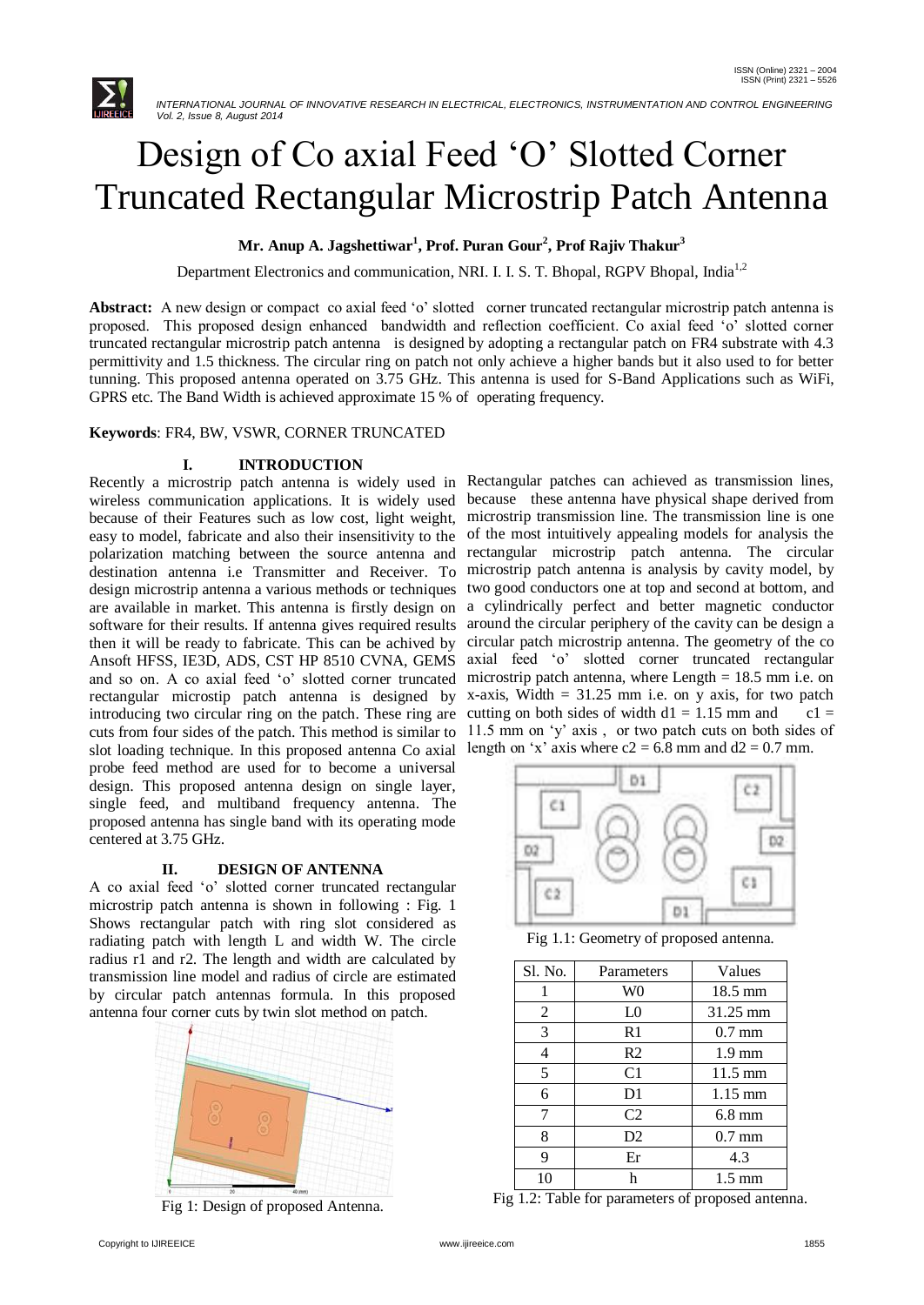

 *INTERNATIONAL JOURNAL OF INNOVATIVE RESEARCH IN ELECTRICAL, ELECTRONICS, INSTRUMENTATION AND CONTROL ENGINEERING Vol. 2, Issue 8, August 2014*

Fig 1.1 shows the geometry and Fig 1.2 shows parameters A Fig 3Shows VSWR graph of proposed antenna. This of proposed antenna. The size of the patch is 18.5mm \* 31.25mm. The dielectric FR4 substrate is placed between ground plane and radiating patch. The thickness of the patch is 1.5 mm, relative permeability is 4.3 and loss tangent 0.02. It is a 50 ohm microstrip patch antenna. Here probe of co axial feed is shorted to the patch and outer connector are connect to the ground plane. The band width of the antenna without corner cut are very small. To broaden its bandwidth, a pair of slots with length and thickness are cuts from width of radiating patch. For two slot cutting, results are not so good therefore to get better result again two slot cuts on length of the radiating patch.

## **III. RESULTS OF PROPOSED RMSA**

Fig 2: shows the S11 reflection coefficient graph for the proposed RMSA. From the graph it can be seen that the antenna give the resonating frequency of 3.75 GHz with a A Fig 4 shows Smitt chart for proposed antenna at 3.75 BW of nearly 575.5 MHz (3.5769-GHz – 4.1522 GHz)(15%). Fig 3: shows the VSWR graph for the values are shows good matching between the load and designed proposed RMSA. From the graph it can be seen that for the resonating frequency of 3.75 GHz the VSWR is 1.2. Figure:4 shows the smitt chart of proposed antenna, Fig 7: shows the gain for the proposed antenna is 1.3 dB and Fig: 8 shows the directivity of proposed antenna, here is 1.65dB.



Fig 2: S11 reflection coefficient of proposed Antenna.

The S11 graph of proposed antenna is shown in Fig 2. Where S11 reflection coefficient at -24.27 dB for 3.75 GHz. And Band Width for that is about 15 % of 3.75 GHz operating frequency i.e. 575.7 MHz . Fig 2 it shows that band ranges from 3.5769 GHZ to 4.1522 GHz.



Fig 3: Graph for VSWR of proposed Antenna.

shows 1.2 i.e.  $<$  2 at 3.75 GHz operating frequency.



Fig 4: Smitt chart for proposed antenna.

GHz operating frequency. Where real and imaginary source.



Fig 5: Graph of Real and Imaginary values of proposed antenna.

A Fig 5 also shows the real and imaginary values in XY plot.



Fig 6: Radiation pattern of proposed antenna.





Fig 7: Gain of proposed antenna.